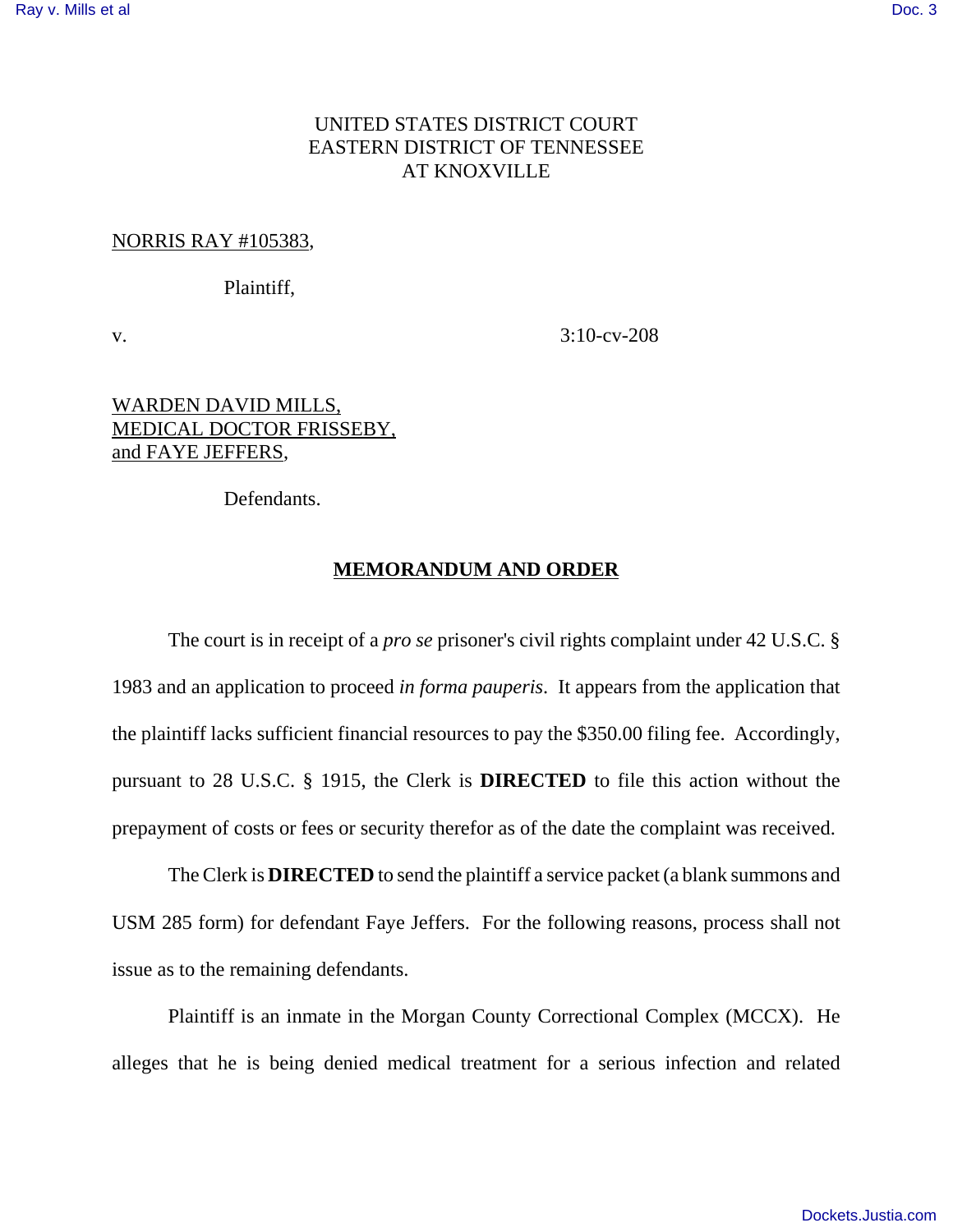symptoms. The defendants are Warden David Mills, Dr. Frisseby, and Faye Jeffers, who is the assistant health administrator at MCCX. According to plaintiff, defendant Jeffers is responsible for the initial diagnosis of prisoners' medical needs and for ensuring that prisoners receive the medical care they require.

Plaintiff has made no factual allegation that Warden Mills played a role in depriving plaintiff of any constitutional right; rather plaintiff attempts to impose liability on him under a general theory of respondeat superior since he contends Warden Mills is legally in charge of inmates at MCCX and is responsible for supervising his employees. In a suit brought under § 1983, liability cannot be imposed solely on the basis of respondeat superior. *Polk County v. Dodson*, 454 U.S. 312, 325 (1981); *Bellamy v. Bradley*, 729 F.2d 416, 421 (6th Cir. 1984). The law is well-settled that a plaintiff must allege that a defendant official was personally involved in the unconstitutional activity of a subordinate in order to state a claim against such a defendant. *Dunn v. State of Tennessee*, 697 F.2d 121, 128 (6th Cir. 1982). "[L]iability cannot be based solely on the right to control employees." *Leach v. Shelby County Sheriff*, 891 F.2d 1241, 1246 (6th Cir. 1989). Therefore, Warden David Mills is **DISMISSED** from this action.

Likewise, with respect to Dr. Frisseby, plaintiff makes no factual allegations against him other than to say that Dr. Frisseby is responsible for the diagnosis and treatment of prisoners at MCCX. Accordingly, Dr. Frisseby is **DISMISSED** from this action.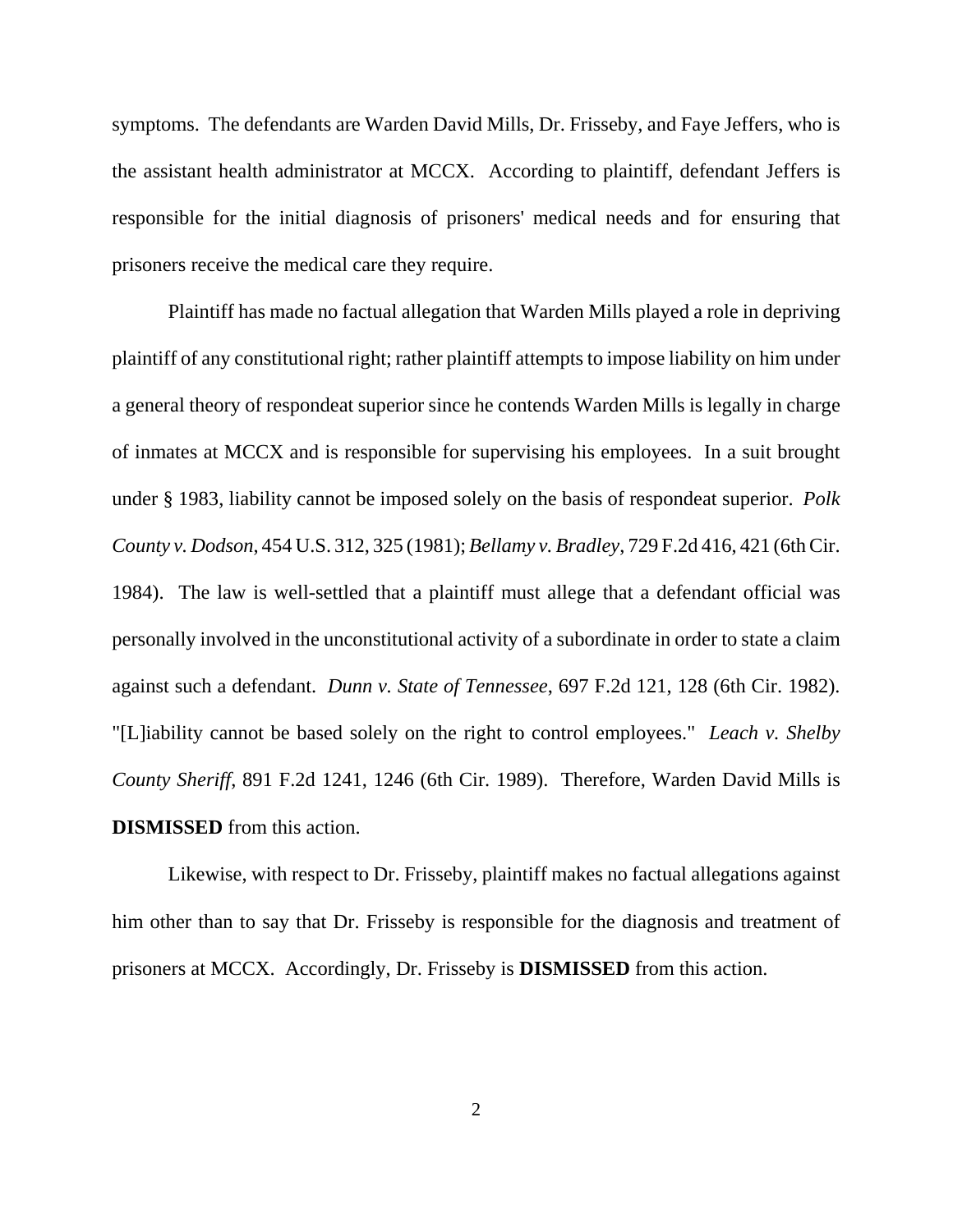The plaintiff is **ORDERED** to complete the service packet for defendant Faye Jeffers and return it to the Clerk's Office within twenty (20) days of the date of receipt of this Order. At that time the summons will be signed and sealed by the Clerk and forwarded to the U.S. Marshal for service. Fed. R. Civ. P. 4. The plaintiff is forewarned that failure to return the completed service packet for defendant Jeffers within the time required could jeopardize his prosecution of this action.

Defendant Jeffers shall answer or otherwise respond to the complaint within twenty (20) days from the date of service. Defendant's failure to timely respond to the complaint may result in entry of judgment by default against defendant Jeffers.

Plaintiff is **ORDERED** to inform the court, and the defendant or her counsel of record, immediately of any address changes. Failure to provide a correct address to this court within ten (10) days following any change of address will result in the dismissal of this action.

Because the plaintiff is in the custody of the Tennessee Department of Correction, he is herewith **ASSESSED** the civil filing fee of \$350.00. Pursuant to 28 U.S.C. §  $1915(b)(1)(A)$  and  $(B)$ , the custodian of the plaintiff's inmate trust account at the institution where he now resides is directed to submit to the Clerk, U.S. District Court, 800 Market Street, Suite 130, Knoxville, Tennessee 37902, as an initial partial payment, whichever is greater of:

(a) twenty percent (20%) of the average monthly deposits to the plaintiff's inmate trust account; *or*